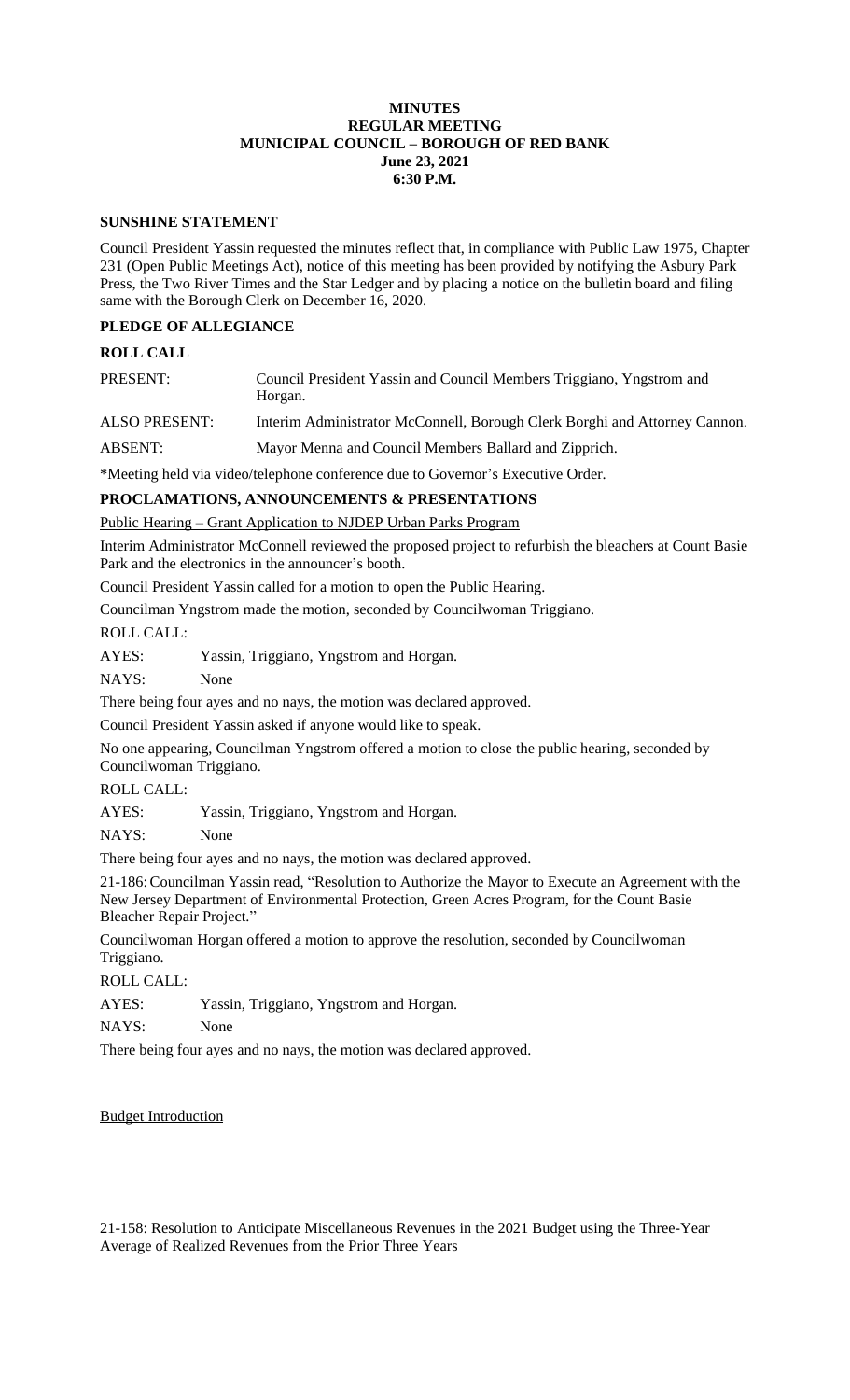Councilman Yassin offered a motion to approve the resolution, seconded by Councilman Yngstrom. ROLL CALL:

AYES: Yassin, Triggiano, Yngstrom and Horgan. NAYS: None There being four ayes and no nays, the motion was declared approved.

2021-12: Calendar Year 2021 Ordinance to Exceed the Municipal Budget Appropriation Limits and to Establish a Cap Bank (N.J.S.A. 40A: 4-45.14)

Councilman Yassin said he wanted to explain to the public that there had been an article published on this ordinance that was incorrect and gave false information about the ordinance. He explained the purpose of the ordinance which would give the Borough future flexibility.

Councilman Yassin offered a motion to approve the resolution, seconded by Councilwoman Triggiano.

ROLL CALL:

AYES: Yassin, Triggiano, Yngstrom and Horgan.

NAYS: None

There being four ayes and no nays, the motion was declared approved.

Councilman Yassin announced that the Public Hearing would be held on 7/21/2021.

21-159: Red Bank Municipal Budget Introduction (Public Hearing 7/21/2021)

Councilman Yassin reviewed the budget process and the work of the Finance Committee that would result in a zero tax increase in the municipal tax rate. He noted that the Borough did not have control of the other entities that taxed such as the County or the schools.

Councilman Yassin offered a motion to approve the resolution, seconded by Councilwoman Triggiano. ROLL CALL:

AYES: Yassin, Triggiano, Yngstrom and Horgan.

NAYS: None

There being four ayes and no nays, the motion was declared approved.

Councilman Yassin announced that the Public Hearing would be held on 7/21/2021.

## **PUBLIC COMMENT (AGENDA ITEMS ONLY)**

Councilman Yassin announced that Resolution 21-185 had been tabled and would be carried until the next meeting to be considered when there was full Council.

Councilman Yassin offered a motion to amend the agenda as noted, seconded by Councilwoman Triggiano.

ROLL CALL: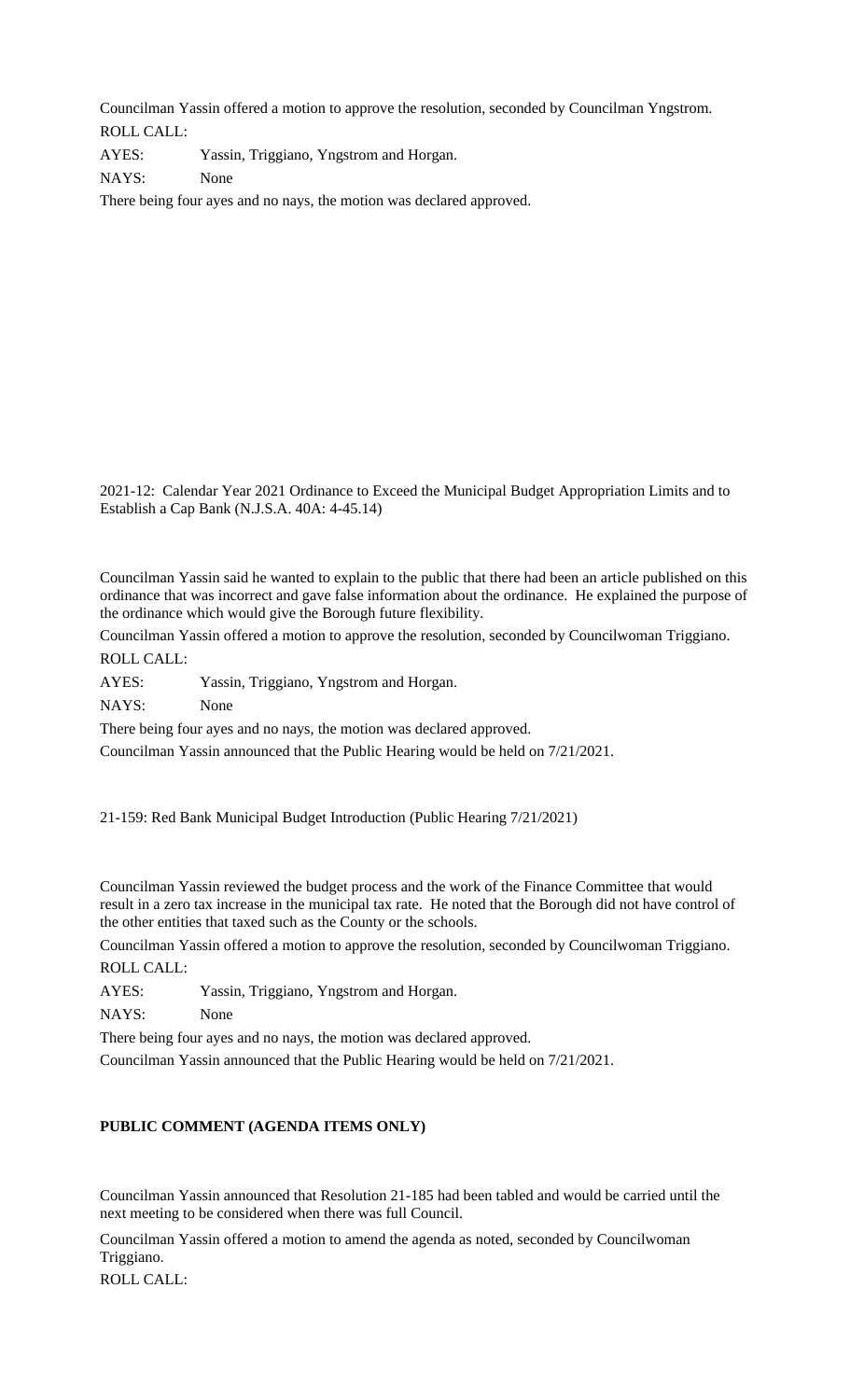AYES: Yassin, Triggiano, Yngstrom and Horgan.

#### NAYS: None

There being four ayes and no nays, the motion was declared approved.

Dan Riordan—20 Irving Place—said he wanted to comment on Resolution 21-185 even though it had been tabled. He said it was odd to him that the Council was appointing an Executive Director to an independent authority. He said he thought they should be appointing their own Executive Director. He said he also wanted to comment on the DMR contract and said he wanted to repeat his wish that the Council reconsider. He said the changes in option 2 had not been based on any requests or feedback from the seniors, residents or staff. He said some of the changes were good but said no one had requested them. He said he would like to see the changes tabled. He said they should fix and open the Senior Center and then take time to look into how to make it better. He said he also wanted to comment on the resolutions regarding Animal Control. He said the resolution to abolish the position made it sound like it had been recommended by the Management Enhancement Report. He said it did not but had recommended general consolidation. He said it had made several specific recommendations for outsourcing but did not name Animal Control. He reviewed other recommendations that had been included in the report. He said he had a bigger concern with Resolution 21-154 regarding a contract with the Monmouth County SPCA. He said it claimed an exemption from bidding requirements because it was a professional service. He read what he said was the definition of a professional service and said he did not think it applied to Animal Control. He also said he felt it should contain language stating that it was being awarded as a "non fair and open contract" and that the SPCA should not be able to make political donations. He also said he thought the price was too high.

Paul Cagno—65 Wallace Street—said he wanted to comment on Resolution 21-184 regarding a contract with CME for designing a parking lot at Marine Park. He questioned the plan noting that he had never heard a resident complain that there wasn't enough parking at Marine Park. He reviewed the history of the park after Hurricane Sandy. He questioned the process. He asked if any Council members had received a comment on the matter from a resident. He continued to question the plan.

Councilman Yngstrom said they had had multiple conversations about the matter and said this was the first step of revitalizing the park. He reviewed the process from the beginning. He said he agreed that it was years after Hurricane Sandy but said this was the first step to transition parking from on the river to enable them to put green space on the river.

Mr. Cagno asked why CME couldn't give the full project. He said Council members could change and asked if there was a resolution to confirm the second part of the project.

Councilman Yngstrom promised that this Council would move forward. He acknowledged that the Council could change but the plan was to implement the Kimley Horn plan.

Mr. Cagno continued to question the fact that the project was being done in pieces.

Interim Administrator McConnell explained that this part of the process was to obtain CAFRA permits because they found out in the process that they would be need those permits from the DEP. He said this resolution would authorize CME to do the stormwater management plan and obtain the CAFRA permits.

Mr. Cagno asked if they would need those permits to do the work on the other side and questioned what would happen if they were unable to obtain them.

IA McConnell said it was hard to do one before the other. He said they couldn't move forward until they completed the first step.

Councilman Yassin said it was a large project and, since he had been on Council, every Council member had been in favor of the project. He expected no change in direction.

Mr. Cagno asked what the time frame would be to complete the entire project.

Councilman Yassin said it was a multiyear project which was why they could not do it all at once.

Cindy Burnham—71 Wallace Street—said she had similar concerns to Mr. Cagno. She asked why they couldn't start with "greening up" the parking lot.

Councilwoman Triggiano asked for confirmation that the parking revenue from the park would contribute to the project.

IA McConnell said that was correct and said they couldn't do it in reverse because it would lead to a parking shortage.

Ms. Burnham said she felt they did not need the parking because it was leased to Riverview.

IA McConnell said that was correct and it helped fund the park project.

Ms. Burnham continued to press for adding green space to the parking lot at the first phase.

IA McConnell said it was for the reason that he just stated which was because there would not be enough parking.

Councilman Yassin said Ms. Burnham's question had been answered twice.

Ms. Burnham said she did not think the project was ever going to happen and said she felt the parking lot was being installed for a local developer. She claimed that only park users could use the lot. She continued to criticize the development of the parking lot. She said she also wanted to comment on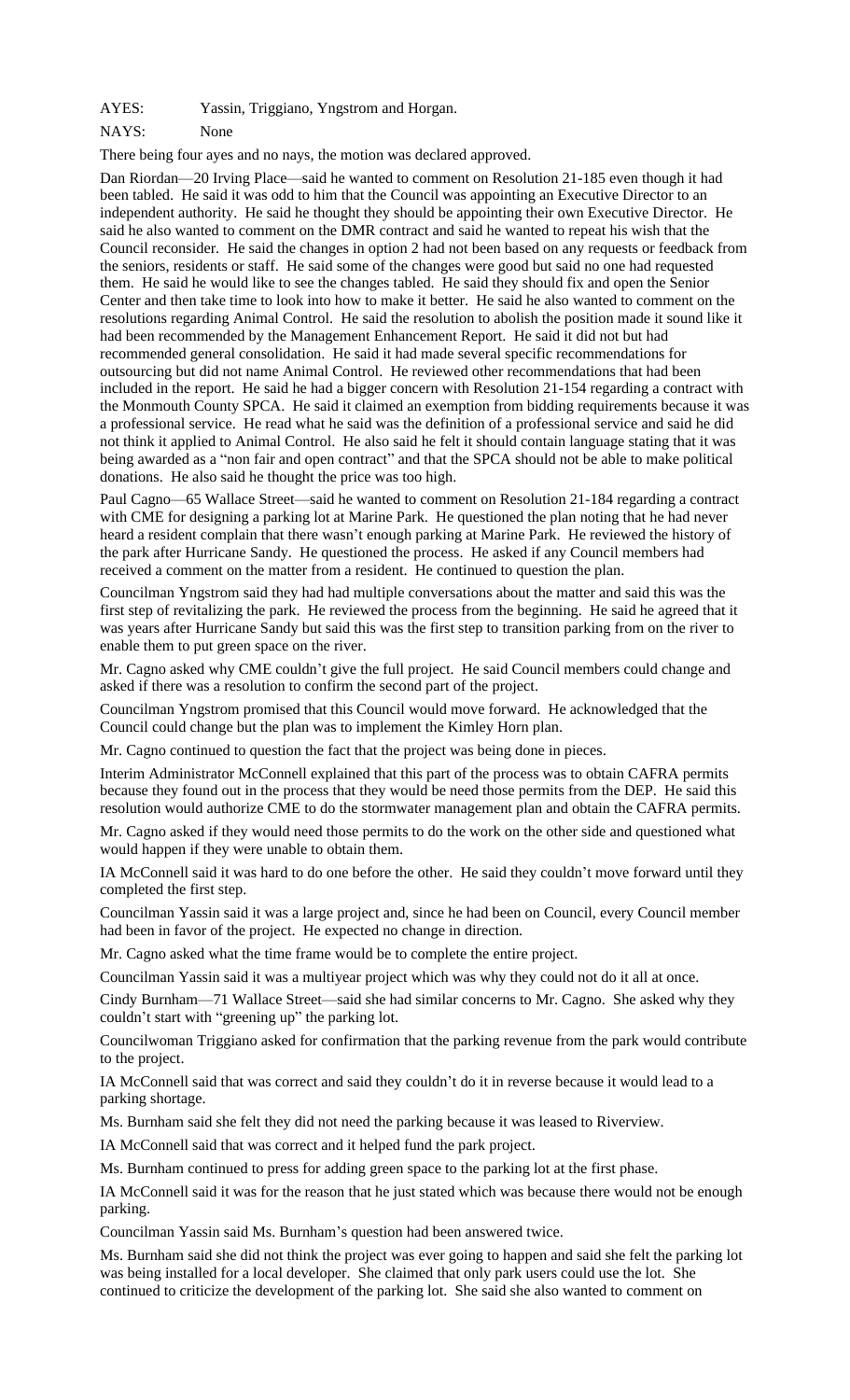Resolution 21-182 regarding the Senior Center and said she felt, before the architect did any drawings, they should meet with the Director of the Senior Center. She also commented on Resolution 21-153 to eliminate the position of Animal Control Officer. She questioned the pricing and reviewed what other towns were paying. She said it was a quality of life issue. She said she had a question on Resolution 21- 152 regarding conducting an investigation for an area in need of redevelopment. She questioned the process.

A discussion followed on how the study would be paid for.

Ms. Burnham questioned if it would be spot zoning.

IA McConnell said it was not.

Ms. Burnham asked if they would be using the Threshold Analysis and again questioned the process.

Attorney Cannon said there were statutory standards that would be followed.

Councilman Yassin said there was no relation to the Threshold Analysis.

Ms. Burnham asked what was being done to the Eastside Parking lots.

IA McConnell said he wanted to make sure they stayed on schedule. He noted the five minutes limit and said they did not want to get into back and forth.

Attorney Cannon asked if that was her last question.

Ms. Burnham said it was and again asked what was being done at the Eastside Parking lots that was going to cost \$70,500.

IA McConnell said that was for the design of the new Parking Lot which would be slightly redesigned and paved.

Councilman Yassin said he wanted to address some other points from her comments. He said, in regard to the developer using Marine Park, he said there was no relation whatsoever. He said the plans for Marine Park had been gone over with residents over the past several years. He said, in regard to the Senior Center, he said the planner would be reaching out to Senior Center staff to come up with final designs. He aid in regard to the budget, he noted that had a zero percent increase and said he felt they had done a good job of making sure they were not overburdening the residents.

Alexis Gasioroski—54 Broad St (business) & 63 Linden Pl (residence)—said it was her understanding that if the Borough received another bid that it would have to be considered before the moved forward with the Animal Control Services contract. She said, to her knowledge, no other bids had been disclosed to the public and asked why they had not been disclosed.

IA McConnell said the Borough had not gone out to bid and were proposing to enter in to a contract with the SPCA.

Ms. Gasiorowski questioned the process.

IA McConnell said there were only two agencies that he was aware of and said that had solicited a proposal from the SPCA.

Ms. Gasiorowski asked if they had received a proposal from the other agency.

IA McConnell said they had not.

Ms. Gasiorowski said it was her understanding that the Humane Society had sent a signed proposal/contract to the Borough earlier in the day.

IA McConnell said he had not received it.

Ms. Gasiorowski said he had been sent to the Borough Attorney and the Mayor she believed. She questioned why it had not been disclosed to the public. She questioned how they could award a contract if the additional proposal had not been considered.

IA McConnell said he had not received a second proposal.

Attorney Cannon said he believe the Humane Society had send an email to Council members but said many of the email addresses had been incorrect. He said it had not made its way to him.

Ms. Gasiorowski asked if all of the email addresses had been wrong.

Mr. Cannon said they were not but also noted the email had been received three hours before the meeting.

Ms. Gasiorowski asked how many Council members had received the email.

Councilwoman Triggiano said she had received the email and forwarded it to Chief McConnell but said she felt there was no reason why it should be entertained. She said they had already decided who they were going forward with. She said the email had been received approximately two hours prior to the meeting.

Ms. Gasiorowski reviewed the process that had been done.

IA McConnell noted that the proposed contract had been made public on an agenda and then, two hours before the meeting, another agency submitted a contact after having viewed the first contract.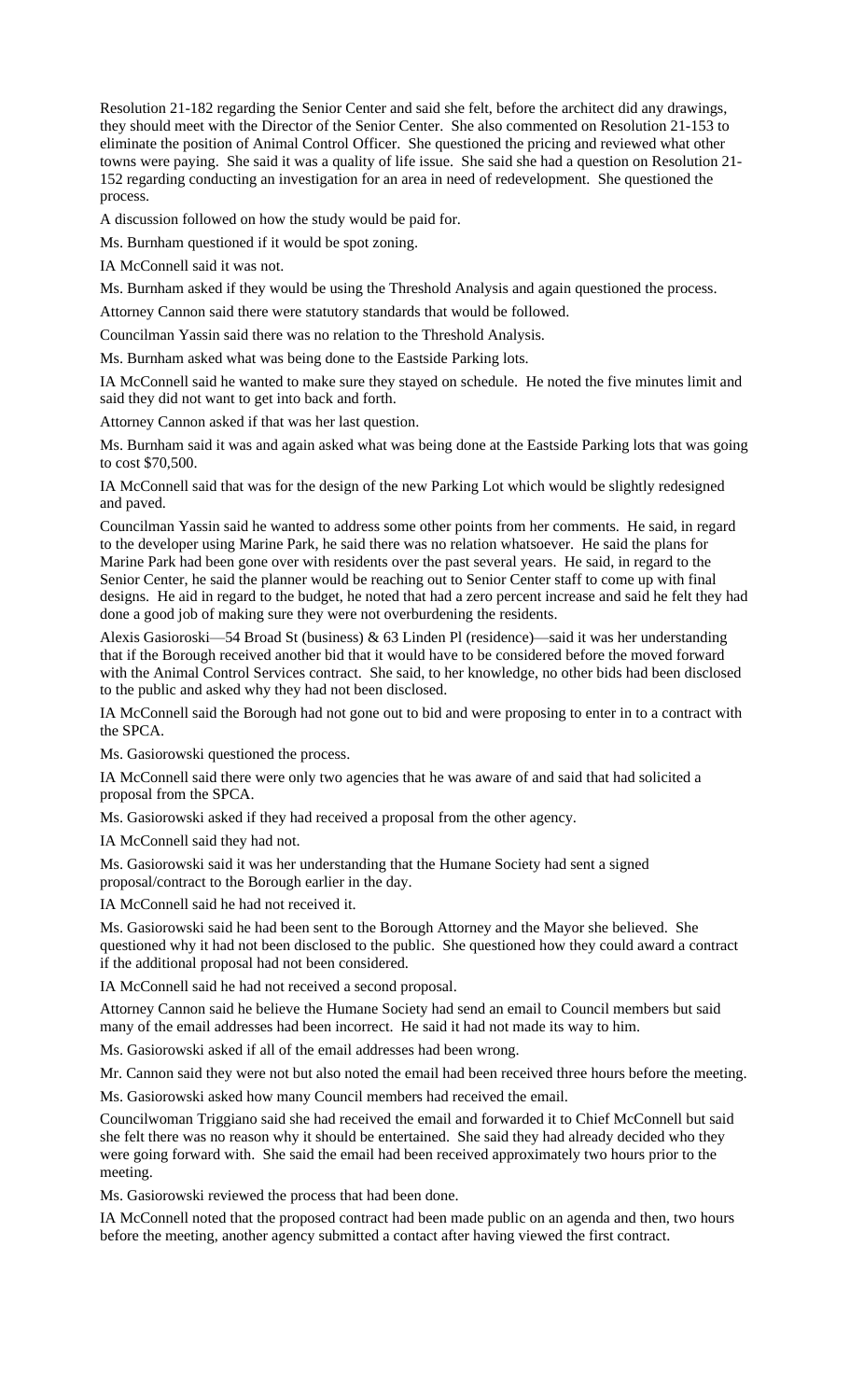Ms. Gasiorowski said the second contract should have been disclosed and said the Borough had a duty to its residents to evaluate different services. She said she wanted to place her objection to the process on the record.

Attorney Cannon said she was reaching her five minute time limit.

Ms. Gasiorowski said she was an Attorney and said the five minute rule did not apply to her. She said she had the right to cross examine.

Attorney Cannon said this was not a court but was a public meeting.

Ms. Gasiorowski continued to insist it did not apply to her.

Attorney Cannon said he was going to respectfully disagree with her and said she could take it up in the appropriate tribunal. He said her time was concluded and she could raise her hand again and come back for further comment.

Ms. Gasiorowski asked if her question would be answered. She continued to argue that the five minute limit did not apply to her.

Council President Yassin asked Attorney Cannon to address if the process they had used was contrary to law.

Attorney Cannon reviewed the process to award a contract for a professional service and said it was his opinion that this was an extraordinary service and a licensed service.

Angela Mirandi—8 West Lake Rd—said she wanted to follow up on the Animal Control Officer and the costs. She asked how the costs had been calculated and why they had not entertained the second proposal. She said she did not believe the Borough should go with the SPCA and said she would rather see them contract with the Humane Society. She also asked when the Kimley Horn plan for Marine Park had been presented. She asked how much the additional costs would be to meet the CAFRA permits and Green Acres requirements. Regarding the Senior Center, she said she felt the architects should meet with the staff and also provide a presentation to the members.

IA McConnell reviewed his request for a pricing structure from the SPCA and said it was mostly structured off of anticipated call volume. He reviewed more details including the fact that Red Bank was denser than many towns which the SPCA said usually resulted in higher call volume.

Council President Yassin said there had been extensive public input in the design process over the past couple of years.

Councilwoman Triggiano said the architectural changes proposed by DMR were minor but impactful for any communal space including things such as modular walls and moving the office space to be more amicable for the building. She said the people using the building would have a seat at the table.

IA McConnell said he, the Department Head and DPW Director would be involved in the process. He said some of the ideas had been drawn from previous facility discussions they had had which included the Senior Center Director and addressed the Senior Center's need in general rather than the specific building.

Councilman Yassin asked Clerk Borghi if she had found the Marine Park information. She said she had confirmed that there was extensive information on the Parks & Recreation page of the Borough website including detailed plans and summaries of the meeting where there had been presentations.

Tricia Kopczewski—27 Brown Place—reviewed her comments on the Animal Control issue from the previous Council meeting. She said she had been sending information to the Governing Body since early May. She also reviewed a Q&A that had been held with the Director of the SPCA. She said that she felt that many of the current services would not be offered by the SPCA. She said she respected the Council but said she hoped the matter would be tabled until changes could be made.

Councilwoman Triggiano stressed her love on animals and said she wanted to reassure people that, regardless of what the Governing Body decided, they have the best interest of the residents and animals in mind. She said they would never decide upon something that would decrease those services.

Phil Blackwood—34 Chestnut Street—said he would like to reiterate his support for option 2 regarding the Senior Center.

Tiffaney Harris—1 Cedar Crossing—said she was speaking regarding the Senior Center and said she was not concerned about the costs. She said, at the last Workshop meeting, Director Reynolds had said that it was not a good idea to have moveable walls because they were unsafe.

Councilwoman Triggiano said she did not remember Ms. Reynolds ever saying that.

IA McConnell said she did not say they were unsafe but did say she had concerns about it. He said it was a Borough building that may be purposed for other things. He said they just wanted to have flexibility.

Councilman Yassin clarified that, whichever architectural firm they decide to go with, they would be in contact with Ms. Reynolds and others and she could bring up those concerns at that time.

Cindy Burnham—71 Wallace Street—said she had spoken with Ms. Reynolds earlier in the day and she had told her that she did not want modular walls. She said the facility had previously had modular walls and said they had been taken out. She said the ridge in the floor could cause a trip hazard. She also criticized the proposal to move the office space.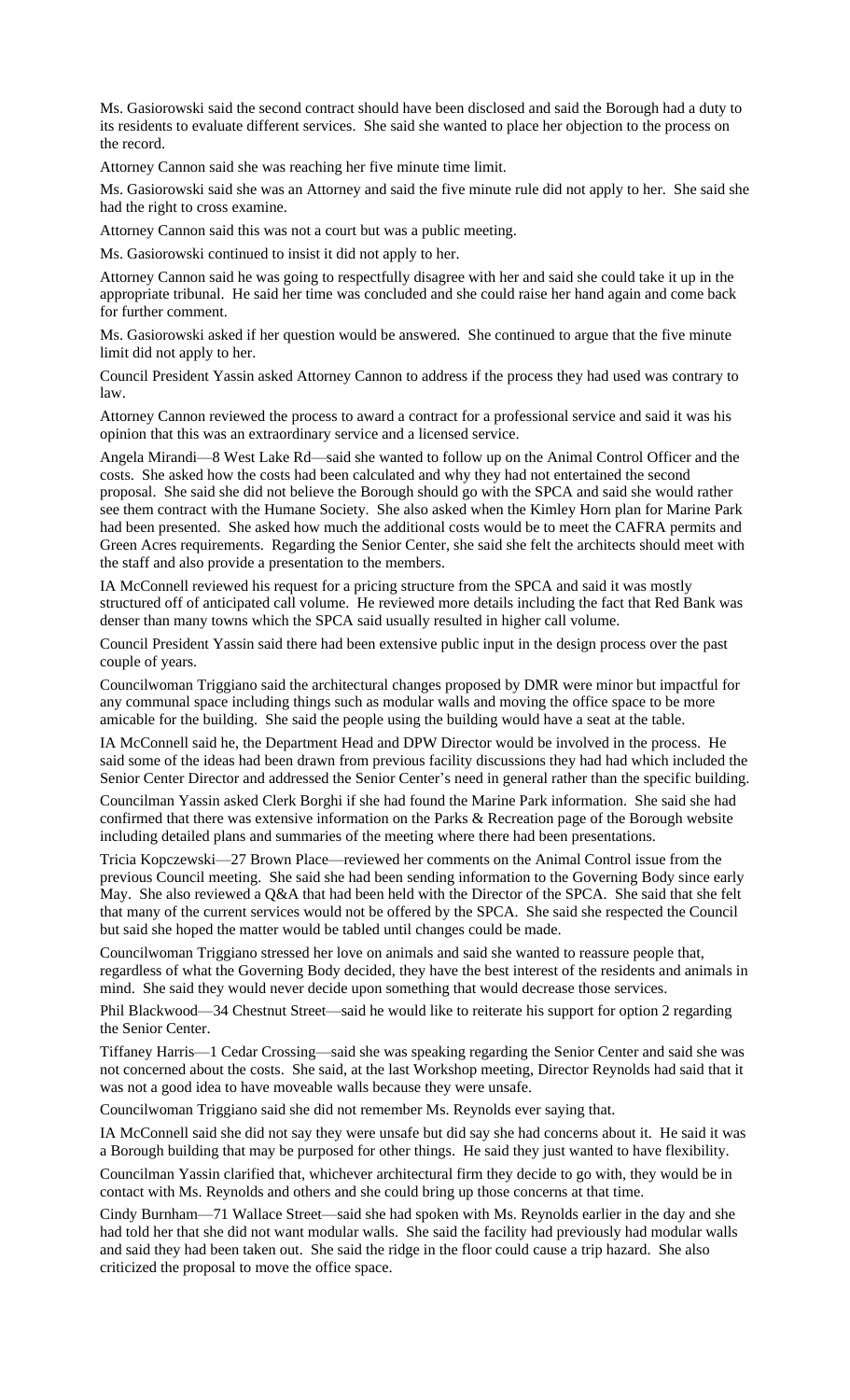Councilman Yassin said a lot of people were speaking on behalf of Ms. Reynolds but the comments had not been made to the Council. He again noted that, as they go through the process, Ms. Reynolds would have the opportunity to address her concerns.

Alan Hill—64 McLaren Street—criticized the parking lot improvement projects and the process. He questioned the need for additional spaces. He criticized the plans for Marine Park. He also questioned why the Borough was not buying electric cars and what they Borough was doing to move forward with them. He asked how many trees had been taken down on the east side. He also asked how often Police Reports were submitted and if could be made public.

Councilman Yassin said the reports are submitted monthly. He also said the Borough was not really adding parking spaces but was moving them. He said the Council had felt, and the residents agreed, that the parking on the waterfront was a waste of that space. He said they had decided to make the current parking area a green space and to move the parking to a different location. He said this was just the first step in that process.

Debbie Marks—19 Morford Place—said she was speaking on behalf of the Animal Welfare Advisory Committee. She said, in their conversations with the SPCA Director, they had spoken about the contract. She said she would like the Attorney to work on the matter with a small group of residents. She also asked if an Animal Control vehicle had been recently purchased.

IA McConnell said there had been a recent purchase and, if they ended up outsourcing the service, it would be repurposed to replace another vehicle for another Department that had not been ordered yet.

Ms. Marks asked about a spreadsheet that had been provided with line items under Animal Control and asked about specifics on the numbers.

Council President Yassin asked Ms. Marks if that was her final question.

IA McConnell said the two salaries that were listed were for the Animal Control function and one for a DPW worker. He said one was contingent upon the other. He said, if they no longer had an Animal Control Officer, they would not be hiring the additional worker.

Alexis Gasiorowski—asked if the Council had considered best practices for an Animal Control Officer in New Jersey.

Council President Yassin asked Ms. Gasiorowski to ask all of her questions before they responded.

Ms. Gasiorowski said there did not appear to be anything referencing Municipal Animal Control best practices published in March of 2018. She said the contract was overly broad and vague. She questioned how feral cats would be addressed. She reviewed what she considered deficiencies and extensively reviewed the contract including euthanizing practices.

Councilwoman Triggiano said the trap, neuter, release program was already managed by the SPCA.

Angela Mirandi—8 West Lake Road—said it had been three years since the Marine Park presentation and the Borough was just getting around to moving the parking lot. She said she hadn't gotten an answer on how much the additional cost would be for the CAFRA and Green Acres permits. She discussed the costs associated with the recommendations for the Senior Center and the DPW facility. She questioned the Marine Park project noting that there had not been a recommendation for Borough Hall yet which she was would be the biggest price tag. She said she thought they were jumping the gun by moving forward with moving the Marine Park parking lot. She asked if the costs for renovations of the DPW Facility and the Senior Center were in this year's budget. She questioned the practice of a kill shelter. She also asked why the Police Reports were not read at the Workshop meetings.

Council President Yassin said he did not believe they had a number off hand regarding the permits but could have it at the next meeting.

IA McConnell said the permitting was included in the funding, however, he said any modifications would not be included.

Councilman Yassin said, in regard to the budget question, these projects were funded through bonding so do not come out of the Municipal Budget. He said the feedback they have gotten from residents was that they did want the Council to move forward on Marine Park. He said, as Ms. Mirandi had noted, it had been three years since the plan was presented so he said he did not think delaying it would do any good.

IA McConnell said, in regard to the kill shelter, the Director of the SPCA had said they were certified as a "no kill" shelter.

In regard to the request for Police Reports being read, Council President Yassin said every Department submitted a report and, if they were to read them all, it would be time consuming.

Councilwoman Triggiano said a verbal report was given every meeting that included statistics.

Dan Riordan—20 Irving Place—said he wanted to comment on the fact that someone had stated earlier that there were two Animal Control options. He said that wasn't true and said there were a number of private companies. He reviewed various options and said he felt they were hurrying into the contract.

Tricia Kopczewski—thanked Mr. Riordan for the information and said she appreciated the comments from Councilwoman Triggiano. She reviewed the proposed contract and fees and asked the Council to ensure the residents would be getting the same services.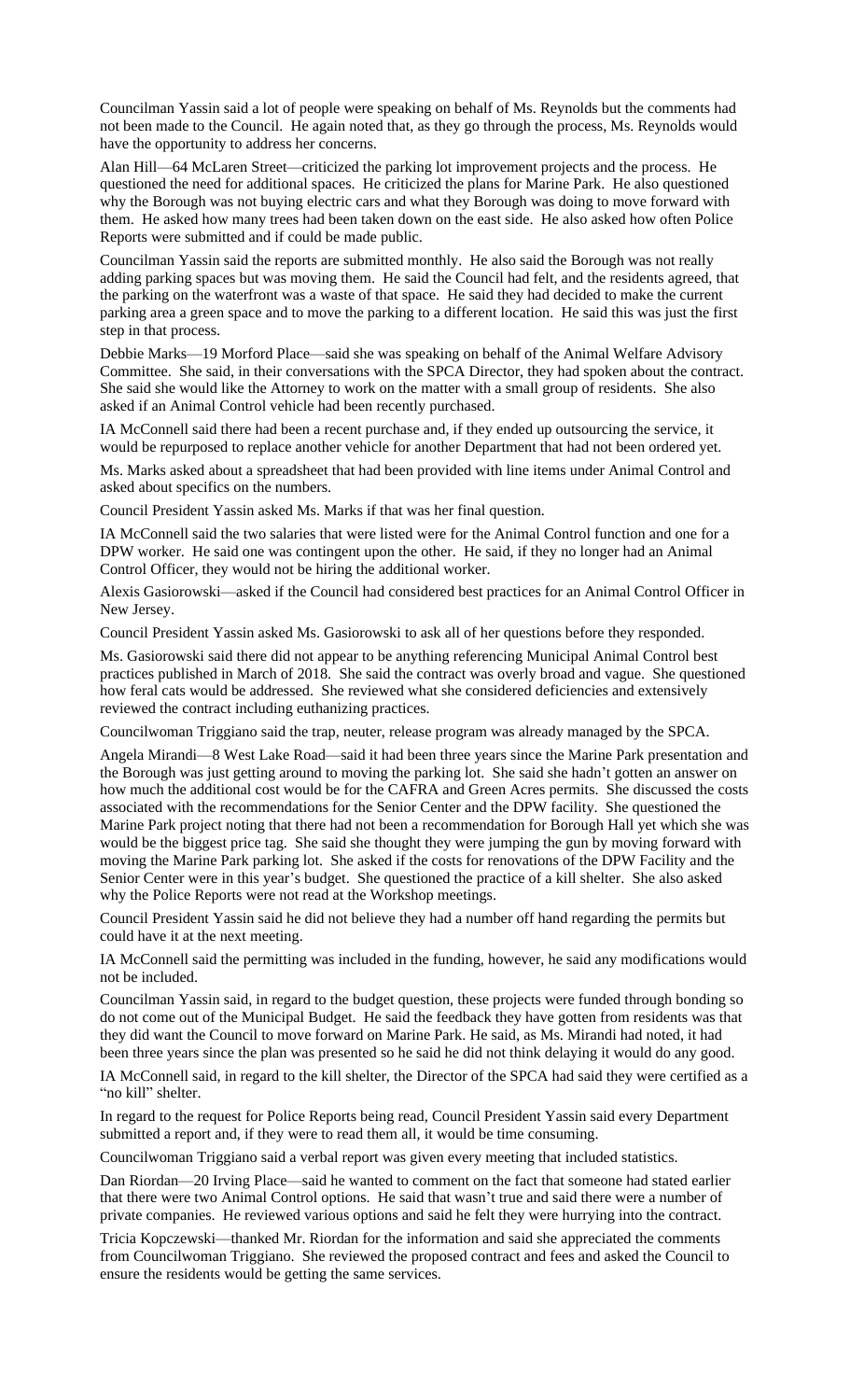William Poku—90 Bank Street—said Ms. Gasiorowski was raising a question of law. He asked, given that it took a very long time for minutes to be produced, what was the statute of limitations for a challenge a Council decision. He also asked why it took so long for the minutes to be produced.

Attorney Cannon said he could give the citation but said he did not know what prerogative writ it would fall under.

Council President Yassin said he thought the Clerk did a phenomenal job and said she was only one person.

Clerk Borghi said she did recognize that there was a delay in the minutes. She said historically she had always had the minute prepared at the subsequent meeting but noted that, in the last couple of years, the had increased the meetings to three per month and the meetings recently had been consistently three to four hours long. She said she was doing her best to get them caught up.

Council President Yassin said he thought she was doing her best and was doing a great job.

Councilwoman Horgan also noted that Clerk has many more responsibilities besides the minutes.

Paul Cagno—Wallace Street—said he agreed that the residents wanted to see the project at Marine Park start. He asked why they were starting with the parking lot and not the green space. He called for the Council to vote down the resolution and start over.

IA McConnell explained that, for operational purposes, they were staging it in that order. He said they couldn't diminish the parking supply so they had to build the new spaces before they could do away with the old spaces. He again noted that the funds from those spaces went towards the park.

Council President Yassin stressed that they would not be taking away any green space. He said they would install the parking lot and then add the green space.

Angela Mirandi—8 West Lake Road—said she appreciated the efforts of the Clerk. She said she had a question about Ordinance 2021-13 regarding capital equipment. She asked that the Borough create a list of all vehicles by Department and the cost. She said she had submitted and OPRA Request that and was told the Borough did not have one. She said she had been attending Council meetings for two years and disagreed that statistics were read at every meeting. She said she would recommend that, if the reports could not be read, could they be posted on the Borough website.

No one else appearing, Councilwoman Triggiano made a motion to close the Public Comment period, Councilwoman Horgan seconded.

ROLL CALL:

AYES: Yassin, Triggiano, Yngstrom and Horgan.

NAYS: None

There being four ayes and no nays, the motion was declared approved.

## **MINUTES & REPORTS**

## Workshop Meeting Minutes of 4/7/2021

Councilwoman Triggiano offered a motion to approve the minutes, seconded by Councilwoman Horgan.

ROLL CALL:

AYES: Yassin, Triggiano, Yngstrom and Horgan.

NAYS: None

There being four ayes and no nays, the motion was declared approved.

Regular Meeting Minutes of 4/14/2021

Councilwoman Horgan offered a motion to approve the minutes, seconded by Councilwoman Triggiano.

ROLL CALL:

AYES: Yassin, Triggiano, Yngstrom and Horgan.

NAYS: None

There being four ayes and no nays, the motion was declared approved.

#### **ORDINANCES - Public Hearing/Adoption:**

2021-11: Council President Yassin read, "Ordinance Authorizing the Borough Clerk to Place upon the November 2, 2021 General Election Ballot a Question Asking Voters Whether or not They Wish to Establish a Charter Commission to Study and Possibly Recommend Changes to the Borough's Form of Government"

Councilman Yassin called for a motion to open the Public Hearing.

Councilwoman Horgan offered a motion to open the public hearing, seconded by Councilwoman Triggiano.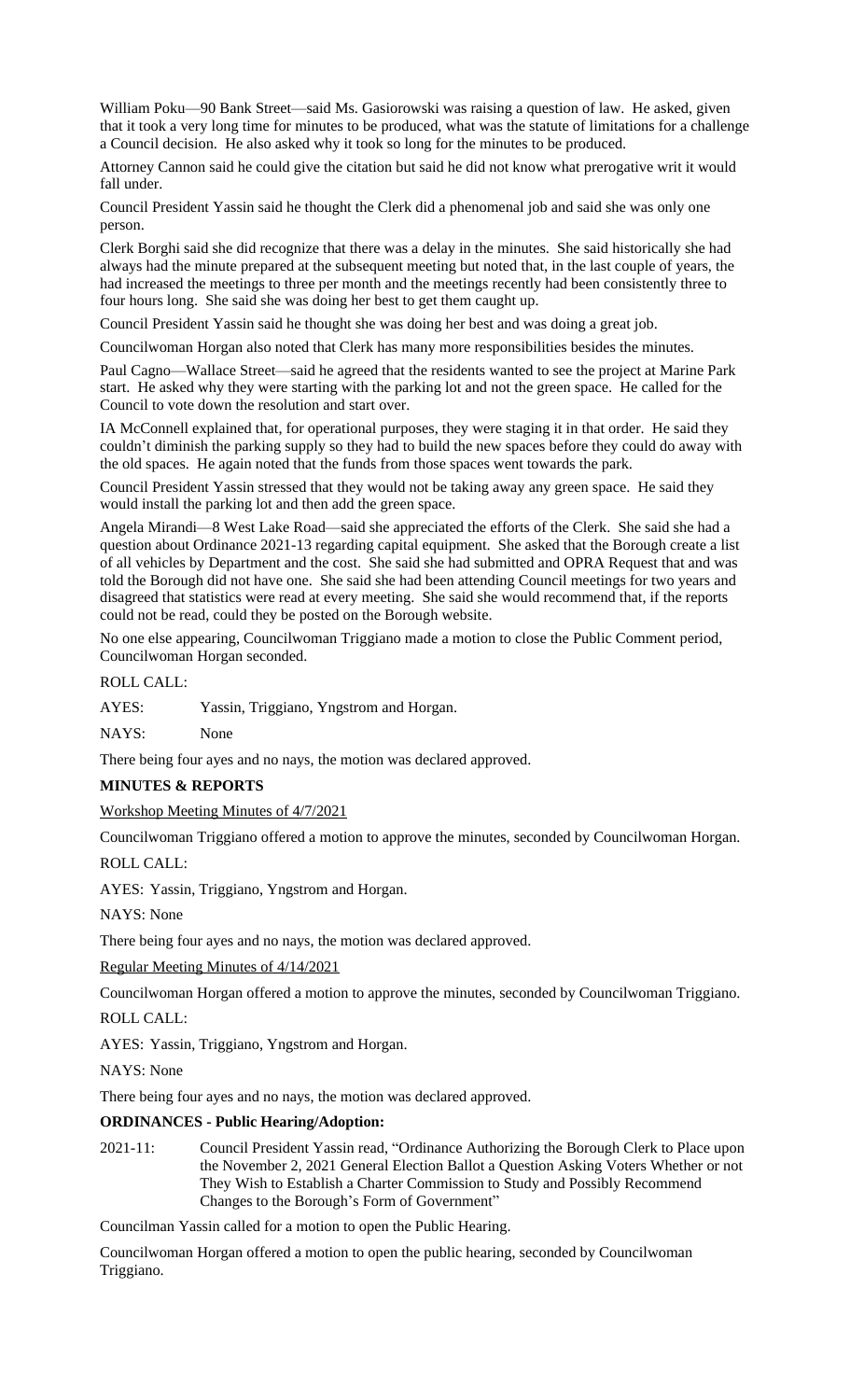ROLL CALL:

AYES: Yassin, Triggiano, Yngstrom and Horgan.

NAYS: None

There being four ayes and no nays, the motion was declared

Scott Broschart—30 E Bergen Place—thanked the four members of Council that had moved this ordinance forward. He said he felt it was telling that another faction of the Council had not shown up. He said he hoped the Council would adopt it. He said he had been championing for a non-partisan form of government. He listening to the dysfunction and back and forth between Council members, he said it was clear to him that the government was not functioning properly. He again said he appreciated the Council pushing the ordinance forward.

Stephen Hecht—135 Branch Avenue—thanked the Council including those not present because they had all voted to bring it before the Council. He also said he wanted to remind everyone that there were twelve different forms of government and some allowed non-partisan and some didn't. He urged everyone to become informed about the various forms.

Ben Forest—16 Locust Avenue—thanked the Council for the ordinance. He said it was a historic day for Red Bank and the opportunity to move away from party rancor.

Debbie Marks—said she was asking the Council to table the SPCA vote.

Council President Yassin informed Ms. Marks that this was the public hearing on the Charter Study ordinance.

No one else appearing, Councilman Yngstrom made a motion to close the Public Comment period, Councilwoman Triggiano seconded.

#### ROLL CALL:

AYES: Yassin, Triggiano, Yngstrom and Horgan.

NAYS: None

There being four ayes and no nays, the motion was declared approved.

Councilman Yassin commented on the importance of the ordinance.

Councilwoman Triggiano offered a motion to approve the adoption of the ordinance, seconded by Councilman Yngstrom.

ROLL CALL:

AYES: Yassin, Triggiano, Yngstrom and Horgan.

NAYS: None

There being four ayes and no nays, the motion was declared approved.

## **ORDINANCES – First Reading:**

2021-13: Council President Yassin read, "Ordinance Authorizing the Leasing of Certain Capital Equipment by the Borough of Red Bank, New Jersey from the Monmouth County Improvement Authority and the Execution of a Lease and Agreement Relating Thereto"

Councilwoman Triggiano offered a motion to approve the introduction of the ordinance, seconded by Councilwoman Horgan.

ROLL CALL:

AYES: Yassin, Triggiano, Yngstrom and Horgan.

NAYS: None

There being four ayes and no nays, the motion was declared approved.

Council President Yassin announced the Public Hearing would be held on 7/21/2021 at 6:30 pm.

2021-14: Ordinance Amending the Revised General Ordinances of the Borough at Schedule A: "Towing & Storage Fee Schedule" Attendant to Section 652-9(J)(2): "Maximum Rates" under Chapter 652: "Towing" to Increase Said Maximum Towing Rates within the Borough. (Public Hearing 7/21/2021)

Councilman Yngstrom offered a motion to approve the introduction of the ordinance, seconded by Councilwoman Triggiano.

ROLL CALL:

AYES: Yassin, Triggiano, Yngstrom and Horgan.

NAYS: None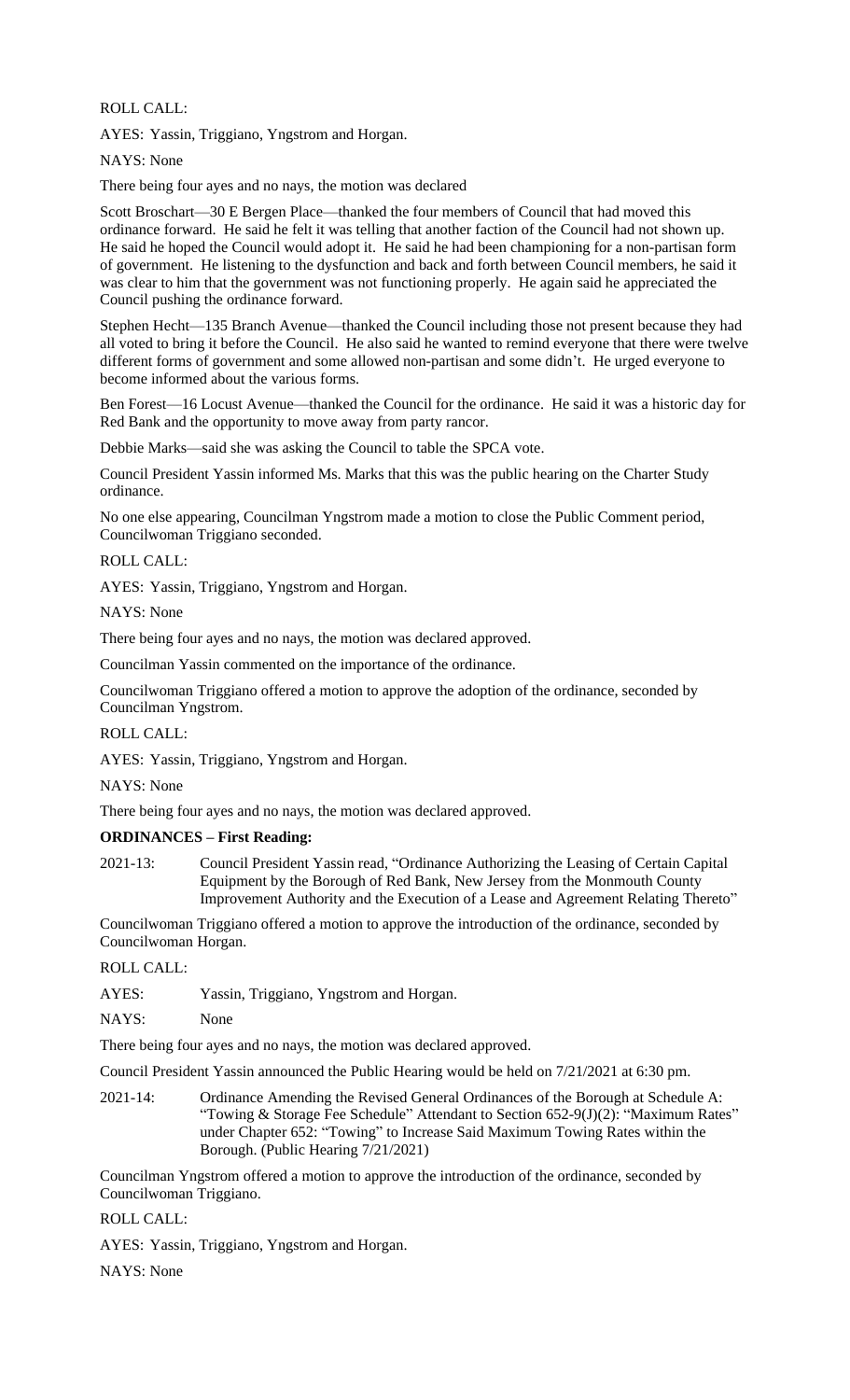There being four ayes and no nays, the motion was declared approved.

Council President Yassin announced the Public Hearing would be held on 7/21/2021 at 6:30 pm.

# **RESOLUTIONS**

## Consent Agenda

Council President Yassin called for a motion for the following resolutions to be moved by Consent Agenda:

- 21-160: Resolution for Payment of Bills Amounting to \$4,279,614.95.
- 21-161: Resolution Amending the 2021 Temporary Appropriations
- 21-162: Resolution Authorizing Resolution of the Borough of Red Bank to Refund Developer's Escrow Account Balances
- 21-163: Resolution Authorizing Tax Credits/Refunds Totaling \$1,475.60 due to Judgments of the Tax Court of New Jersey
- 21-164: Resolution Authorizing the Borough of Red Bank to Conduct the 2021 Annual Budget Examination
- 21-165: Resolution to Amend the Time and Place of Borough Council Meetings for 2021
- 21-172: Resolution to Authorize Amendment of a Professional Services Contract with Lisa A. Gorab Individually and with Wilentz, Goldman & Spitzer, P.A. to Increase the Amount Not to Exceed from \$20,000 to \$60,000 for Municipal Bond Counsel Attorney Services
- 21-173: Resolution Awarding Contract for Rehabilitation Housing Services for 47 Drummond Avenue to ER Property Manager in Order to Advance the Borough's Affordable Housing Rehabilitation Plan
- 21-174: Resolution Honoring Matthew Blankley as the Highest Ranking Red Bank Senior
- 21-175: Resolution Accepting the Retirement of Police Department Administrative Assistant Margaret Kirwan
- 21-176: Resolution Accepting the Resignation of Technical Assistant to the Construction Official Michelle DeLuca
- 21-177: Community Development Block Grant Resolution Authorizing the Mayor and Clerk to Execute a Project Agreement with Monmouth County for Performance and Delivery of Fiscal Year 2021 Community Development Projects
- 21-178: Community Development Block Grant Resolution Authorizing the Mayor and Clerk to Sign a Certification Prohibiting the Use of Excessive Force and a Certification Prohibiting the Use of Federal Funds for Lobbying
- 21-179:Resolution Authorizing the Purchase of Parks & Recreation Vehicle under the Educational Services Commission of New Jersey Cooperative Purchase Agreement
- 21-180: Resolution Awarding a Professional Services Contract to Millennium Strategies for Grant Consulting Services
- 21-181: Resolution Approving an Agreement with S.C. Johnson & Son, Inc. for a Plastic Film Recycling Pilot Program within the Borough
- 21-182: Resolution Awarding a Professional Services Contract to DMR Architects for Architectural & Engineering Services for the Design, Bid, and Construction Administration of Improvements to the Borough's Senior Center at 80 Shrewsbury Avenue
- 21-183: Resolution Authorizing the Borough Engineer, CME Associates, to Perform Professional Engineering Services for the Borough for East Side Parking Lot Improvements at a Cost Not to Exceed \$70,500.00
- 21-184: Resolution Authorizing the Borough Engineer, CME Associates, to Perform Professional Engineering Services for the Borough for Marine Park Parking Lot Improvements at a Cost Not to Exceed \$20,000.00
- 21-185: Resolution Appointing an Executive Director for the Red Bank Redevelopment Agency
- 21-187: Resolution for Approval to Submit a Grant Application and Execute a Grant Contract with the New Jersey Department of Transportation for Mechanic Street Improvements Project
- 21-188: Resolution for Approval to Submit a Grant Application and Execute a Grant Contract with the New Jersey Department of Transportation for the Red Bank Station Pedestrian Improvements Project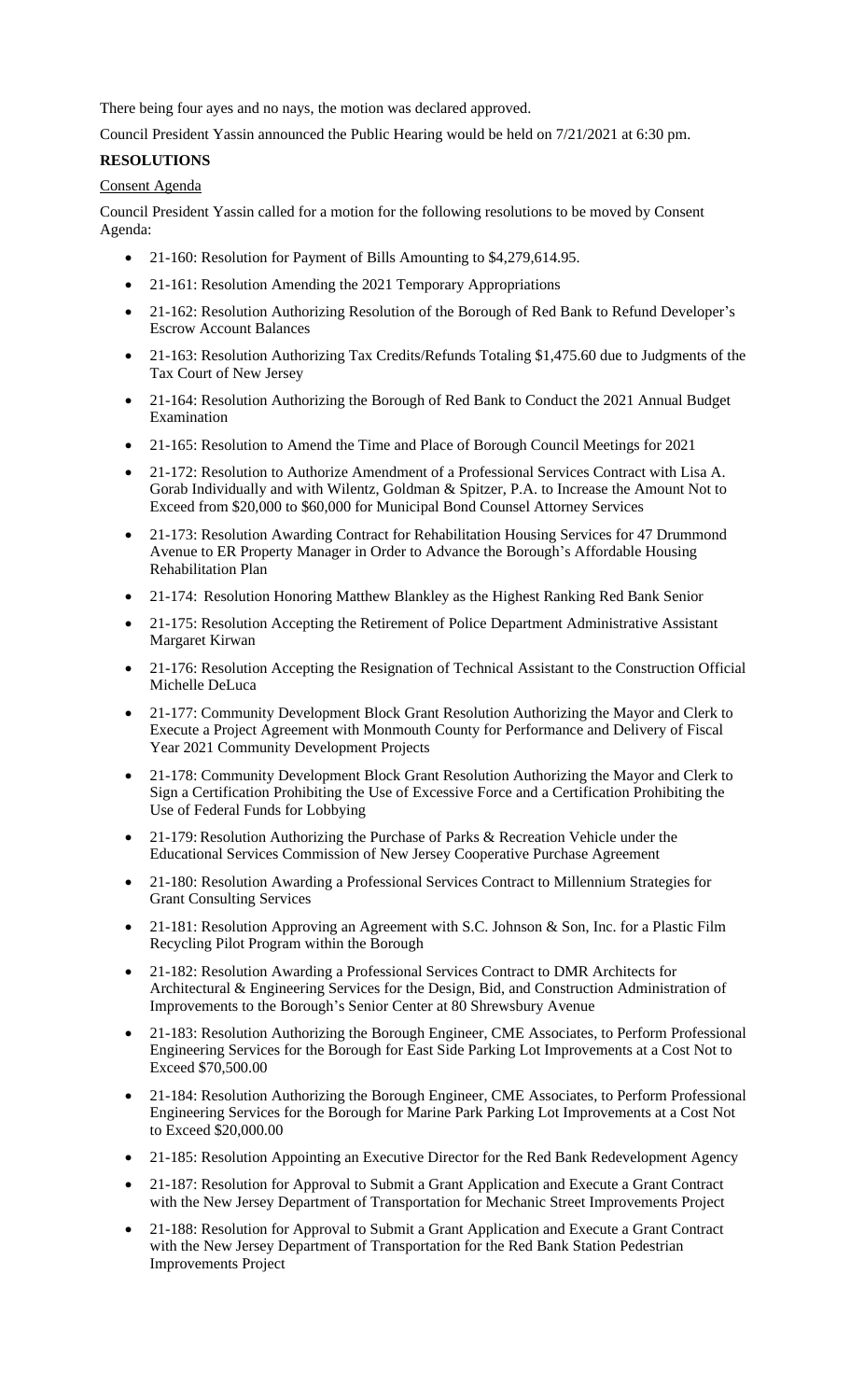- 21-189: Resolution Authorizing the Purchase of Camel Max 12000 Combination PD Sewer Cleaner Under the HGACBuy Cooperative Purchase Agreement
- 21-190: Resolution Authorizing the Purchase of Playground Surfacing under the Educational Services Commission of New Jersey Cooperative Purchase Agreement

Carried from 5/26:

- 21-152: Resolution Authorizing the Planning Board to Conduct an Area in Need of Redevelopment Investigation of Those Portions of Blocks 1, 3, 4.01 that Fronts on Rector Place, Bridge Avenue, Riverside Avenue and Bodman Place to Determine Whether the Planning Board Finds that the Properties Satisfy the Local Redevelopment and Housing Law in Need Criteria and Should be Declared an Area in Need of Redevelopment, and if so, Commence with the Preparation of a Redevelopment Plan
- 21-153: Resolution to Eliminate the Position of Animal Control Officer/Investigator within the Borough
- 21-154: Resolution Awarding a Professional Services Contract to Monmouth County S.P.C.A. to Provide Animal Control Officers and Services within the Borough from July 1, 2021 to December 31, 2021Councilman Yassin made the motion to approve the resolutions en masse, Councilwoman Triggiano seconded.

Councilwoman Triggiano made the motion to approve the resolutions en masse, Councilwoman Horgan seconded.

ROLL CALL:

AYES: Yassin, Triggiano, Yngstrom and Horgan.

NAYS: None

There being four ayes and no nays, the motion was declared approved.

## Consent Agenda

Council President Yassin called for a motion for the following resolutions to be moved by Consent Agenda:

- 21-166: Resolution Authorizing Renewal of Club Licenses for 2021-2022
- 21-167: Resolution Authorizing Renewal of Plenary Retail Consumption Licenses for 2021-2022
- 21-168: Resolution Authorizing Renewal of Plenary Retail Distribution Licenses for 2021-2022
- 21-169: Resolution to Rescind 2020-2021 Renewal of Inactive Plenary Retail Distribution License No. 1340-44-034
- 21-170: Resolution Authorizing Renewal of Plenary Retail Distribution Licenses for 2020-2021 and 2021-2022
- 21-171: Resolution Authorizing Issuance of New Theater License for Two River Theatre Inc.

Councilwoman Triggiano made the motion to approve the resolutions en masse, Councilwoman Horgan seconded.

ROLL CALL:

AYES: Triggiano, Yngstrom and Horgan.

NAYS: None

ABSTAIN: Yassin

There being three ayes, no nays and one abstention, the motion was declared approved.

# **MAYOR AND COUNCIL COMMENTS**

Councilwoman Horgan said the Parks & Recreation Department had had a very successful Juneteenth celebration and reviewed the event. She reported that the Library had reopened on 5/4. She said the children's room would reopen on 7/6. She reviewed the number of visitors they had had since the reopening. She reviewed several program.

Councilman Yngstrom said he had not report. He announced that he would have to leave the meeting.

Upon Councilman Yngstrom leaving the meeting, there was no longer a quorum. Attorney Cannon said the Council was effectively adjourned so could take no action. He said they could remain open for public comment.

Councilwoman Triggiano thanked everyone who had worked on and attended the recent Pride event. On behalf of the Environmental Commission, she reported on a turtle habitat at Bellhaven. She reviewed the terrapin program. She reported that a grant funded rain garden had been installed at the First Aid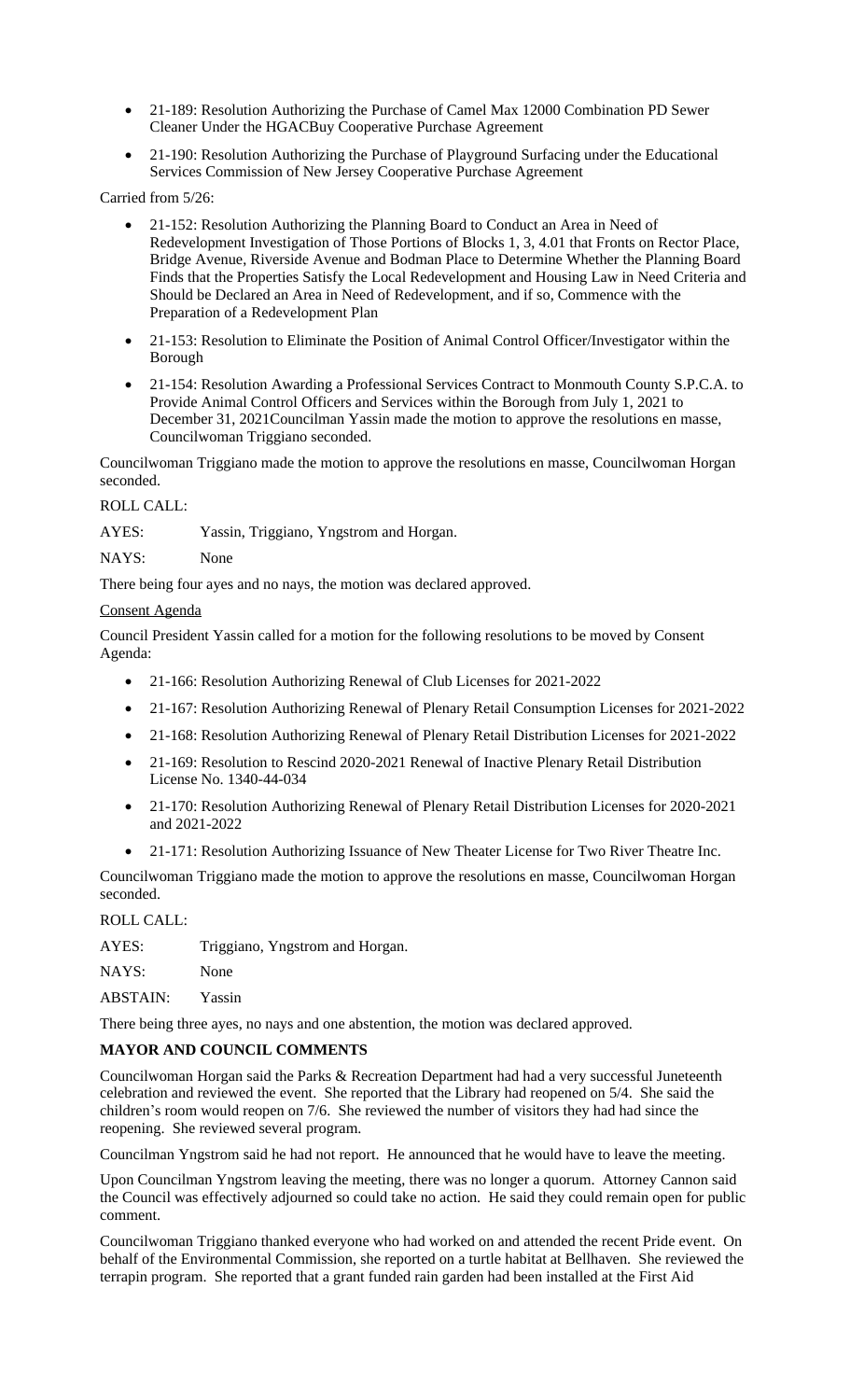Building. She also reported that the Red Bank Volunteer Fire Department had received to new engines. She thanked everyone who had served on the truck committee as well as the Council for their support. She congratulated Mike Green, of Liberty Hose Company, on his graduation from the Monmouth County Fire Academy. She reviewed the status of the ongoing membership drive. She also reported that the Red Bank Police Department would host National Night Out on 8/3. She said the temporary indoor Senior Center would be opening for regular hours on 7/6. She said, due to current health restrictions, reservation would be needed. She reviewed Senior programs.

Councilman Yassin said prayers were with the three Council colleagues who had been unable to make the meeting. He said, without getting into specifics, they were each dealing with a personal health issue or family members with health issues. He said he was proud to announce that RiverCenter had a new President which was Samantha Bowers. He thanked Steve Catania for his service. He also reported that Jamie Edelbach had been hired as their Marketing Manager. He said the Finance Committee was excited by the zero percent tax increase and said the public presentation date would be announced. He again stressed the importance of the Charter Study Commission

#### **DISCUSSION & ACTION**

No Discussion/Action items.

#### **PUBLIC COMMENT (Governmental Issues, 5 Minute Limit)**

Alexis Gasiorowski—said New Jersey State requires that the Borough's Health Officer be involved in the preparation of the contract. She said she did not see a recommendation letter on that. She said she had asked earlier how many Council members had reviewed the State Statute on Animal Control best practices but had not received an answer.

Council President Yassin said he had not reviewed the statute and said he relied on the advice of Counsel. He said he had reviewed it with the Attorney.

Sue Viscomi—25 Cedar Street—asked who would be monitoring dog and cat licenses. She asked Board meeting other than Council meeting were not posted on the Borough website. She also asked about a quote for sidewalk repair on Sunset Avenue which she had obtained a copy of through the OPRA proecess. She thank the Clerk for her on the minutes and said having meeting posted on line would help people to have their questions answered.

Councilman Yassin said he knew the meetings were retained on Facebook.

Borough Clerk Borghi clarified that only Council meetings were posted on Facebook.

Councilman Yassin said they would look into it. In response to the question about the sidewalk repair, he said that was only done when the road program was done. He said he was not aware of the document she had referred to and asked her to email it to him. He asked what Ms. Viscomi's first question had been.

Clerk Borghi said it had been regarding who would be handling Animal Licensing. She said that had been handled in her office and was not part of the duties of the Animal Control Officer.

Hugh Giordano—57 Argyle, Glen Rock, NJ—said he represented the United Food Commercial Workers Union. He said they were proud to be the official labor union that represented cannabis workers. He thanked the Council for being open to the industry. He recommended the Council review the Bayonne ordinance on the subject.

Dan Riordan—thanked the Council for passing the Charter Study ordinance and asked about information on how people could become Commissioners.

Cindy Burnham—71 Wallace Street—discussed the recent fishkill issue. She said other towns had come up with a plan on dealing with the problem. She asked what Red Bank's plan was.

Councilwoman Triggiano asked Interim Administrator McConnell if it was still a big issue.

IA McConnell said it appeared to him that the issue had diminished significantly. He said nature had taken its course and it was largely cleared.

Councilwoman Triggiano said there were varying degrees of impact. She acknowledged that Red Bank had been impacted but said some municipalities had been affected much worse.

Sue Viscomi—she said she noticed Councilman Zipprich had joined the meeting. She reviewed the OPRA request she had submitted for a quote for a specific sidewalk repair. She asked why a quote had been obtained outside of the road program and if the policy had changed.

IA McConnell said the process appeared to have started in April before he was the Interim Administrator. He said he did not know how or why the quote had been obtained. He said it had been brought to his attention after he had been appointed and said he had denied the request because it was not within the Borough's policy.

Councilman Yassin said the policy had not changed and said those repairs were only included when they were doing street repairs in the area.

Councilman Zipprich reiterated the Borough policy.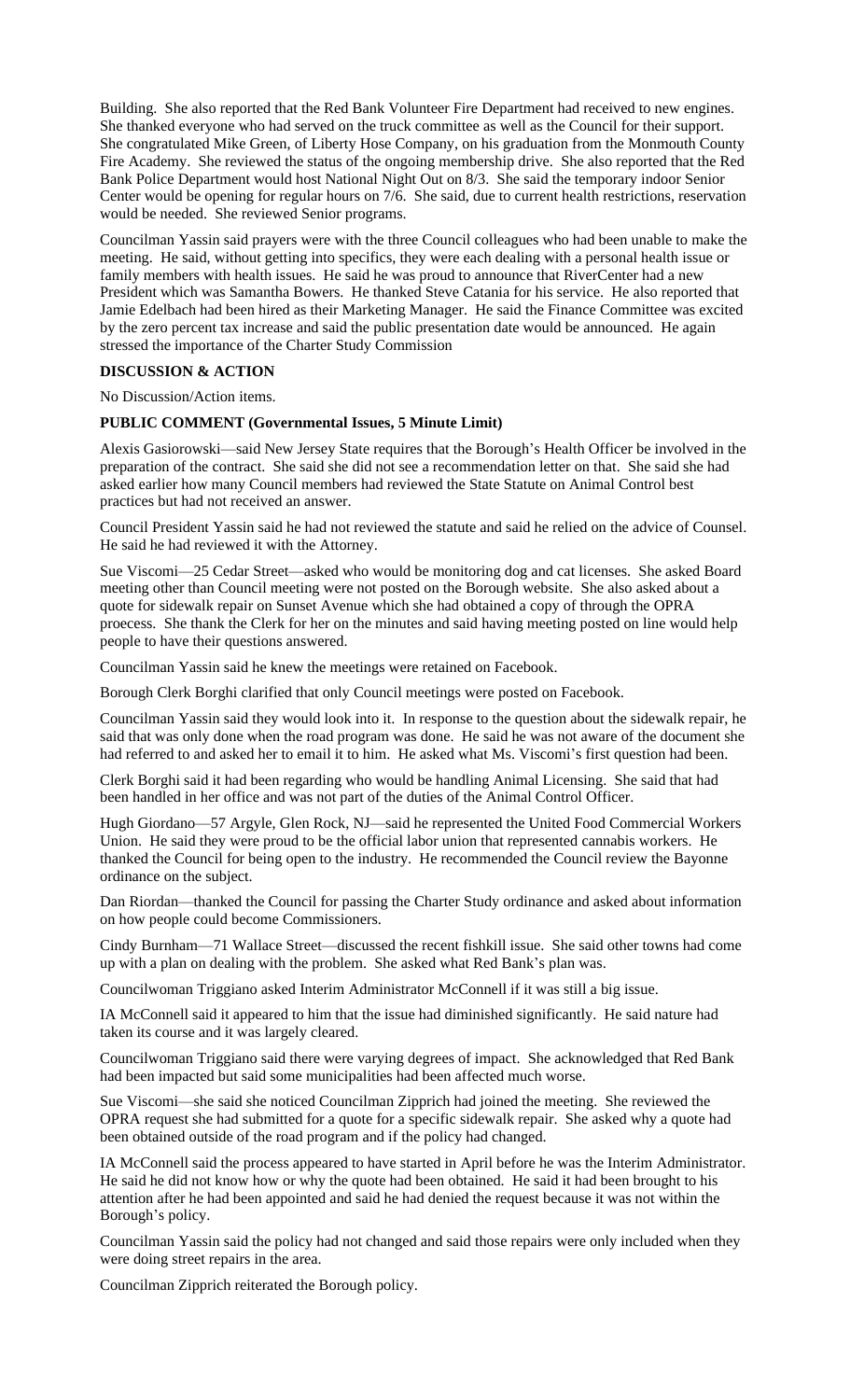Tiffaney Harris—1 Cedar Crossing—asked how the quote had been obtained for the sidewalk for one house.

IA McConnell said he had just answered that he did not know. He again said it was obtained before he was appointed and, when it had been brought to his attention, he had denied it.

Ms. Harris also asked when the Council would return to live meetings.

Councilman Yassin noted they had previous discussed trying to return to live along with a hybrid of electronic.

IA McConnell said he was working with the IT Consultant to get quotes for equipment upgrades that would be needed.

Councilman Zipprich said the IT Committee would be meeting the following week to discuss the matter.

Borough Clerk Borghi also reminded everyone that, when the Council moved their July and August meetings to the third Wednesday, there would be a conflict with the Historic Preservation Commission as they were going back to live meetings. She said the Council Chamber would not be available for Council until at least September.

Phil Blackwood—34 Chestnut Street—said he wanted to compliment the Council President on doing a fine job of running the meeting. He said he felt the Council had made good decisions at this meeting. He said he wanted to offer a general comment on the dire effects of climate change and encouraged the Council to cut the carbon footprint of the Borough.

Cindy Burnham—71 Wallace Street—claimed she had been cut off earlier. She said a Navesink River Rowing teacher had said the beach was been strewed with dead fish. She said it looked like there would be round 2 and called for a plan.

Councilman Yassin disagree and said she had not been cut off. He said he had asked if she was done and she had said "yes" and he had thanked her.

No one else appearing, Councilman Zipprich made a motion to close the Public Comment period, Councilwoman Horgan seconded.

## ROLL CALL:

AYES: Yassin, Triggiano, Zipprich and Horgan.

NAYS: None

There being four ayes and no nays, the motion was declared approved.

## **EXECUTIVE SESSION**

21-157 The Borough Attorney read a resolution to adjourn to executive session to discuss Litigation and Property Acquistion. No action to be taken.

Councilman Zipprich offered a motion to adjourn to Executive Session, seconded by Councilwoman Horgan.

ROLL CALL:

AYES: Yassin, Triggiano, Zipprich and Horgan.

NAYS: None

There being four ayes and no nays, the motion was declared approved.

## **RESUME REGULAR BUSINESS**

Councilwoman Triggiano a motion to resume regular business, seconded by Councilman Zipprich.

ROLL CALL:

AYES: Yassin, Triggiano, Zipprich and Horgan.

NAYS: None

There being fourt ayes and no nays, the motion was declared approved.

## **ADJOURNMENT**

Councilwoman Triggiano a motion to adjourn the meeting, seconded by Councilman Zipprich.

ROLL CALL:

AYES: Yassin, Triggiano, Zipprich and Horgan.

NAYS: None

There being four ayes and no nays, the motion was declared approved.

Respectfully submitted,